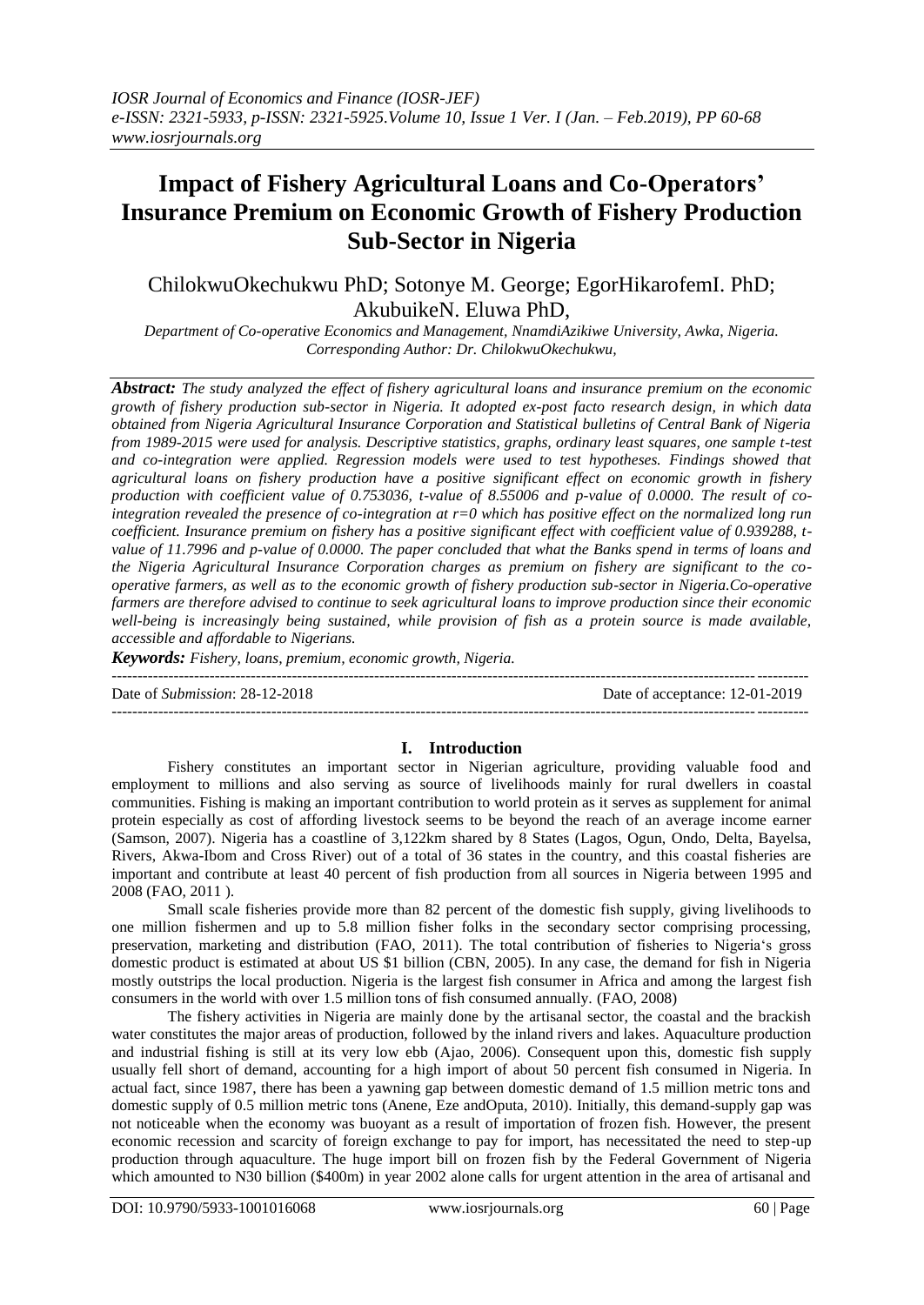aquaculture. In the same vein, the growing urbanization, improved market integration and the concurrent supply crises from capture fisheries, small and large scale investment are gaining interest in aquaculture production which provides a source of income rather than simple subsistence, and can be incorporated into local agricultural systems to diversify production base (Eze,Anene and Anya, 2008).

But the needed vibrancy and growth in the sector has not been realized due to certain constraints. Easily identifiable here are poor infrastructures, high level of rural poverty (over 80% of rural dwellers live below the poverty line), environmental problems (e.g. pollution in coastal areas arising from gas flaring, oil spills and industrial wastes), civil unrest in the Niger Delta, climate change effects (sea level rise, coastal erosion and flooding, increased environmental temperatures and wind storms) and degradation of coastal areas through human action (Olagunju, Adesiyan and Ezekiel, 2007). Indeed, these may have been responsible for reluctance of investors to move into the sector. But high prices of the various fish species such as cat fish and tilapia and the size of fish consuming population are indicators that fish farming could still be viable and worthwhile investment (Eze, Anene and Anya, 2008). Attempts made to identify constraints affecting the aquaculture subsector in Nigeria revealed the tendency to consider fish farming as a foreign donor-driven technology, characterized by multi-dimensional in-built constraints (FAO, 2011). Similarly, Inoni (2007) noted that these purported constraints were site-specific and that the envisaged solutions to them were deemed to be above the ability and circumstances of the largely small-scale fish farmers who were familiar with artisanal and inland fishing activities in Nigeria.

Nigeria"s governments over the years have facilitated agricultural production through the delivery of agricultural loans and agricultural insurance. Governments have interest in agricultural insurance from the perspective of maintaining production for the economy and safeguarding the wellbeing of the rural community. Agricultural insurance is therefore one of the programmes instituted to ensure that co-operative farmers are compensated in event of losses arising from natural disasters. Agricultural loan is the amount of money obtained from the Nigeria"s financial institutions such as Bank of Agriculture, Commercial Banks and Microfinance Banks in Nigeria, and this amount is the maximum amount of money which the Nigeria Agricultural Insurance Corporation can indemnify at any loss (NAIC, 1995). Premium is an amount paid periodically to the insurer by the insured for covering a risk.

In an effort to provide agricultural insurance to Nigerian co-operative farmers, the government established the Nigeria Agricultural Insurance Scheme in 1987. This scheme evolved into a corporation fully owned by the Federal Government of Nigeria called the Nigeria Agricultural Insurance Corporation (NAIC) in 1988. The main objectives of NAIC are to promote agricultural production, provide financial support, increase the flow of agricultural credit, and minimize the need for emergency assistance to farmers in times of natural hazards. Economic growth is increase in total value of goods and services produced in a country within a year (measured by GDP).

The objectives of the study were to assess the impact of fishery agricultural loans on economic growth of fishery production sub-sector in Nigeria, and to determine the impact of co-operators" fishery insurance premium on economic growth of fishery production sub-sector in Nigeria.

# **Hypotheses**

- **i.** There is no significant positive relationship between fishery agricultural loans and fishery production sub-sector economic growth in Nigeria;
- **ii.** There is no significant positive relationship between co-operators' fishery insurance premium and fishery production sub-sector economic growth in Nigeria.

### . **Conceptual Framework**

Generally, a fishery is an entity engaged in raising or harvesting fish which is determined by some authority to be a fishery. According to the FAO (2005), a fishery is typically defined in terms of the "people involved, species or type of fish, area of water or seabed, method of fishing, class of boats, purpose of the activities or a combination of the foregoing features". The definition often includes a combination of fish and fishers in a region, the latter fishing for similar species with similar gear types.

A fishery may involve the capture of wild fish or raising fish through farming or aquaculture.Directly or indirectly, the livelihood of over 500 million people in developing countries depends on fisheries and aquaculture. Overfishing, including the taking of fish beyond sustainable levels, is reducing fish stocks and employment in many world regions.

The fishery sector is crucial to food security, poverty alleviation and well-being. In 2008 the world consumed 115 million tons of fish and demand is expected to rise, fish and fishery products are vital and affordable source of food and high quality protein (FAO, 2011). They also stated that fish as food reach an alltime high of nearly 17kg per person supply over 3 billion people with at least 15 percent of their annual protein intake. Today fish is the only imported food source that is still primarily gathered from the wild rather than farm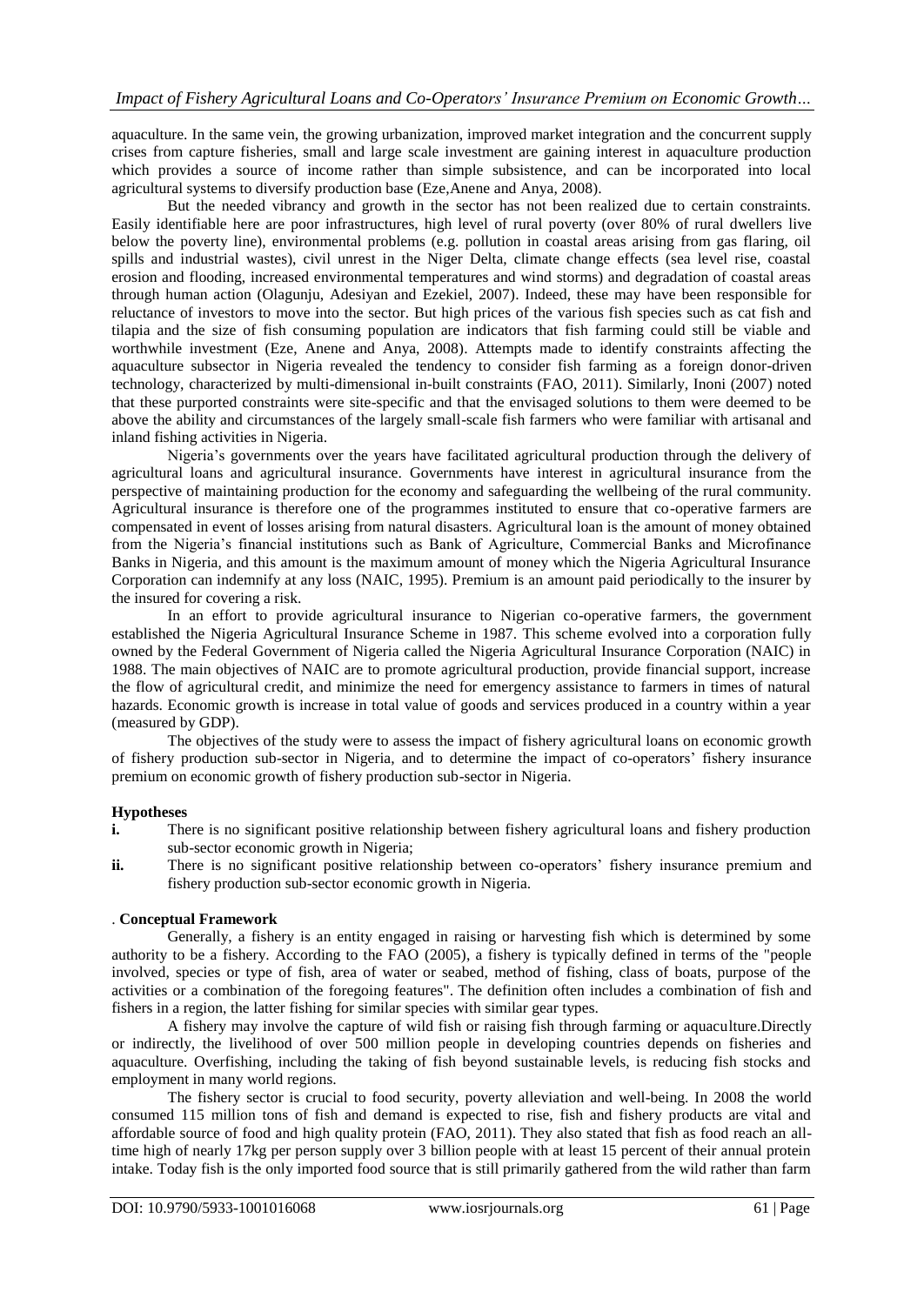with marine culture. Historically accounting for greater than 80% of the world's fish supply recently, however capture fishery have not been able to keep pace with the growing demand and many marine species have already over fished. Nearly half of the known ocean are completely exploited (FAO, 1999) and 70% are in need of urgent management.

Basically, Fish production in Nigeria is either by capture fisheries, artisanal fish farming or by importation. Capture fisheries involve the harvesting of naturally existing stocks of wild fish. This can be done either by small scale/artisanal fishers or by industrial/commercial trawlers. In artisanal fisheries, production is achieved by individual or by small groups by the use of labour intensive gears. Characteristically artisanal fishers operate from dug out, wooden canoes that are more often than not motorized (Anene, Eze and Oputa, (2010). Artisanal fishing account for more than 80 per cent of the total fish production in Nigeria. According to Kudi, Bako and Atala (2008), 'traditional', 'small-scale' or artisanal fisheries are used to characterize those fisheries that were mainly non-mechanized with low level of production. The term particularly applies to coastal or island ethnic groups using traditional techniques such as rod and tackle, arrows and harpoons, throw nets and drag nets and traditional fishing boats.

# **II. Theoretical Framework.**

The study is anchored on the theory of collaboration. Trust, knowledge sharing and collaboration as developed by Cook and Brown (1999) are central elements of effective interorganizational relationships. These elements are particularly important when the interorganizational relationships involve the development of innovation or new business processes.

Theoretically, collaboration is a recursive process where two or more people or organizations work together in an intersection of common goals - for example, an intellectual endeavor that is creative in nature - by sharing knowledge, learning and building consensus. Most collaboration requires leadership, although the form of leadership can be social within a decentralized and egalitarian group. In particular, teams that work collaboratively can obtain greater resources, recognition and reward when facing competition for finite resources.

Collaboration has of recent time assumed an increasing attention following the advocacy by many for cooperative engagements as means of solving many of global challenges including poverty eradication, growth promotion, and job creation, . The need in society to think and work together on issues of critical concern has increased shifting the emphasis from individual efforts to group work, from independence to community (Kimathi, Ibuathu and Guyo, 2013). In this age of collaboration, the phenomenon is described in a variety of ways: systems, creative problem solving, and inter-organizational relationships involved in information technology (Cook and Brown, 1999).

. A cooperative society as conventionally known is an autonomous association of persons united voluntarily to meet their common economic, social and cultural needs and aspirations through a jointly-owned and democratically-controlled enterprise (ICA, 1995). Thus, the cooperative organizations, including farmers" cooperatives have all the attribute of collaborative institutions. Therefore our knowledge of cooperatives would be enhanced when examined from the perspectives offered by the theory of collaboration.

Theory of collaboration can be used to predict and influence member behaviors, analyze member perceptions of equity, provide an insight into reasons for cooperative spirit and improve member participation in the cooperative institution, and in particular on why credit (agricultural loans) productive usage and repayment are prioritized by members as well as institutions such as the Central Bank of Nigeria (CBN), the Banks and Nigeria Agricultural Insurance Corporation (NAIC).

# **III. Methodology**

This research adopted the *ex-post facto* research design. Kerlinger (1973) defines *ex-post facto* research as that in which the independent variable or variables have already occurred and in which the researcher starts with observation of a dependent variable or variables. While Onwumere (2005) posits that the *ex-post facto* research design establishes a causal link between them. Based on the nature of this study which is to examine the effect of sum insured and co-operative farmer' contribution on the growth of agricultural gross domestic product in Nigeria which is a cause-effect study as well as the use of data which the researcher cannot manipulate, the *ex-post facto* research design suites this study.

Data were collected from both primary and secondary sources. Primary data was sourced using structured questionnaire administered to respondents across Nigeria, in addition to interviews. Secondary data was collected from the statistical bulletins of the Central Bank of Nigeria on Agricultural GDP and its various components, and from the Nigeria Agricultural Insurance Corporation Headquarters, Abuja, covering the period 1989 to 2015.

Data for the study were analyzed using graphs, descriptive statistics, ordinary least square, panel unit root analysis, one sample t-test and Cointegration. Regression models were used to test hypotheses.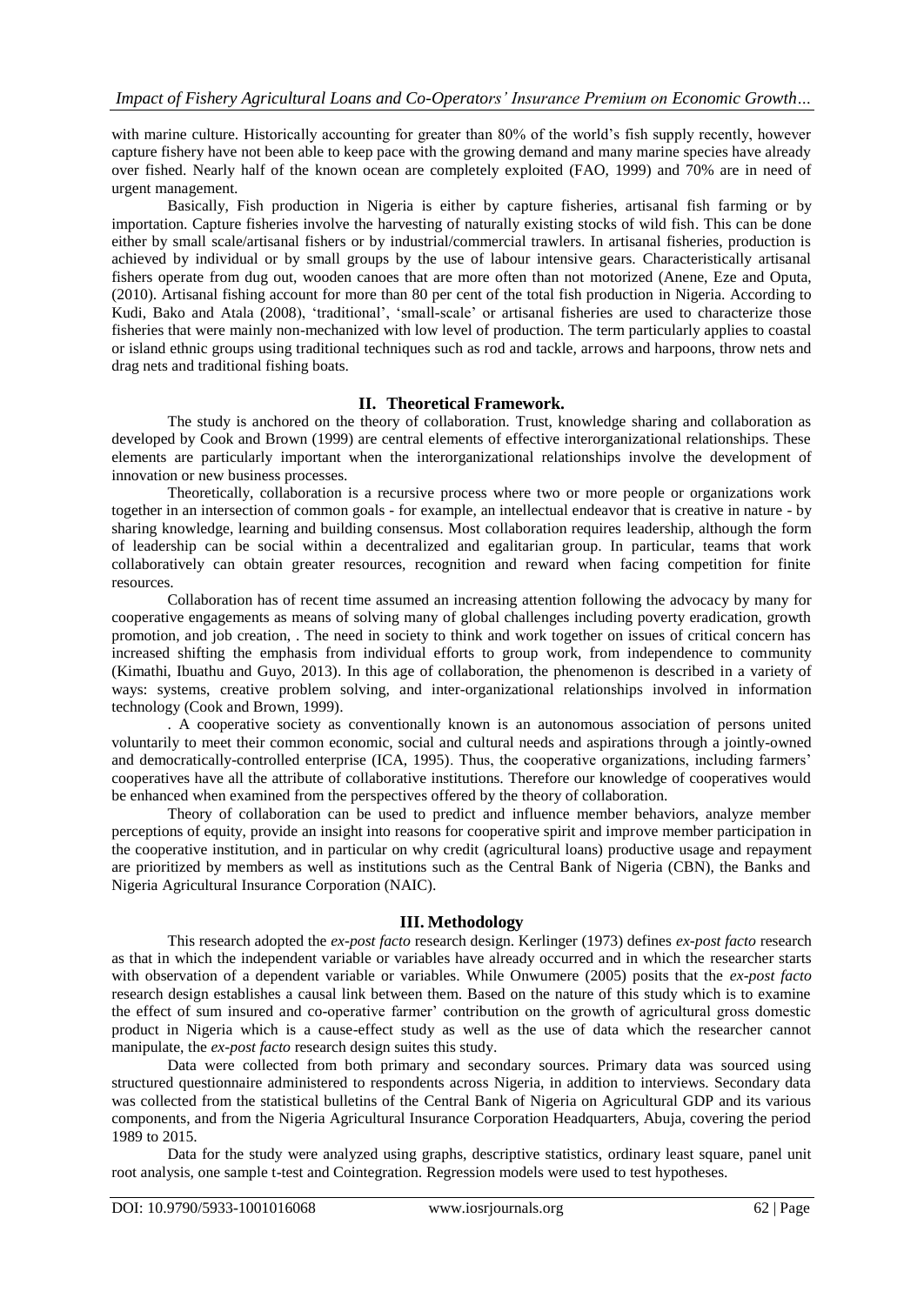### **Data Presentation, Analysis and Interpretation**

In Table A1, we present the number of polices, volume of risks and premium generation, 1989-2015. See Table A1 under the Appendix section. In 1989, the number of polices covered was 2, 894, in 1990 it was 37, 505, in 1991 it was 26, 306, in 1992 it came down further to 17, 714. In 1993, it rose to 25, 450 and in 1994, it came down to 14, 065. The number of policies varied greatly from one year to another year. With these variations in place, all the agricultural GDP sub-sectors were also affected. The components of agricultural GDP sub-sectors are crop production sub-sector, livestock sub-sector, fishery sub-sector and forestry sub-sector. It should be noted that there were no data on forestry sub-sector from the Central Bank of Nigeria GDP (1989- 2015). Therefore, the crop sum insured and premium varied greatly from year to year, as well as the livestock sum insured and premium and fishery sum insured and premium.

In 2010, the number of policies was 32, 239 and in 2011, it was 25, 222. In 2013, 2014 and 2016, the numbers of policies were 26, 662; 40, 933 and 57, 201 respectively. The total number of policies from 1989 to 2015 was 935, 392 being the number of policyholders. This number of policyholders constitutes the population of the study. See also Table A2 under the Appendix section.

#### **Test of Hypothesis 1:**

There is no significant positive relationship between fishery agricultural loans(fishery sum insured) and fishery production sub-sector economic growth in Nigeria.

| Dependent Variable: LOG(FISHING_GDP)                     |                           |                       |             |          |  |  |  |  |  |  |
|----------------------------------------------------------|---------------------------|-----------------------|-------------|----------|--|--|--|--|--|--|
| Method: Least Squares (Gauss-Newton / Marquardt steps)   |                           |                       |             |          |  |  |  |  |  |  |
| Date: 03/24/17 Time: 15:01                               |                           |                       |             |          |  |  |  |  |  |  |
| Sample: 1989 2015                                        |                           |                       |             |          |  |  |  |  |  |  |
| Included observations: 27                                |                           |                       |             |          |  |  |  |  |  |  |
| $LOG(FISHERY_GDP) = C(1) + C(2)*LOG(FISHERY_SUM_NSURED)$ |                           |                       |             |          |  |  |  |  |  |  |
|                                                          |                           |                       |             |          |  |  |  |  |  |  |
|                                                          |                           |                       |             |          |  |  |  |  |  |  |
|                                                          | Coefficient<br>Std. Error |                       |             |          |  |  |  |  |  |  |
|                                                          |                           |                       |             |          |  |  |  |  |  |  |
|                                                          |                           |                       |             |          |  |  |  |  |  |  |
| C(1)                                                     | $-1.056441$               | 1.805173              | $-0.585230$ | 0.5636   |  |  |  |  |  |  |
| C(2)                                                     | 0.753036                  | 0.088074              | 8.550066    | 0.0000   |  |  |  |  |  |  |
|                                                          |                           |                       |             |          |  |  |  |  |  |  |
|                                                          |                           |                       |             |          |  |  |  |  |  |  |
| R-squared                                                | 0.745167                  | Mean dependent var    |             |          |  |  |  |  |  |  |
| <b>Adjusted R-squared</b>                                | 0.734974                  | S.D. dependent var    |             | 1.627550 |  |  |  |  |  |  |
| S.E. of regression                                       | 0.837874                  | Akaike info criterion |             | 2.555288 |  |  |  |  |  |  |
| Sum squared resid                                        | 17.55080                  | Schwarz criterion     |             | 2.651276 |  |  |  |  |  |  |
| Log likelihood                                           | $-32.49639$               | Hannan-Quinn criter.  |             | 2.583830 |  |  |  |  |  |  |
| F-statistic                                              | 73.10363                  | Durbin-Watson stat    |             | 1.959656 |  |  |  |  |  |  |
| Prob(F-statistic)                                        | 0.000000                  |                       |             |          |  |  |  |  |  |  |
|                                                          |                           |                       |             |          |  |  |  |  |  |  |
|                                                          |                           |                       |             |          |  |  |  |  |  |  |

|  |  |  | Table 1: Result of Regression model of Fishery GDP on Sum Insured |
|--|--|--|-------------------------------------------------------------------|
|--|--|--|-------------------------------------------------------------------|

The result of the least squares regression model obtained in table 1, found R-square value of 74.5% which implies that sum i nsured on fishery production was able to explain about 74.5% of total variation in economic growth in fishery production sub sector in Nigeria which implies a strong adequacy of the model in estimating economic growth in fishing production. It was found that sum insured on fishery production has a positive significant effect on economic growth in fishery production with coefficient value of 0.753036, t-value of 8.55006 and p-value of 0.0000 which falls on the rejection region of the hypothesis assuming 95% confidence level. The model was found to be serial correlation free with a Durbin-Watson value of 1.96.

The obtained model was expressed as  $(FISHERY GDP) = -1. LOG 056441 + 0.753036*LOG(FISHERY SUM INSURED)$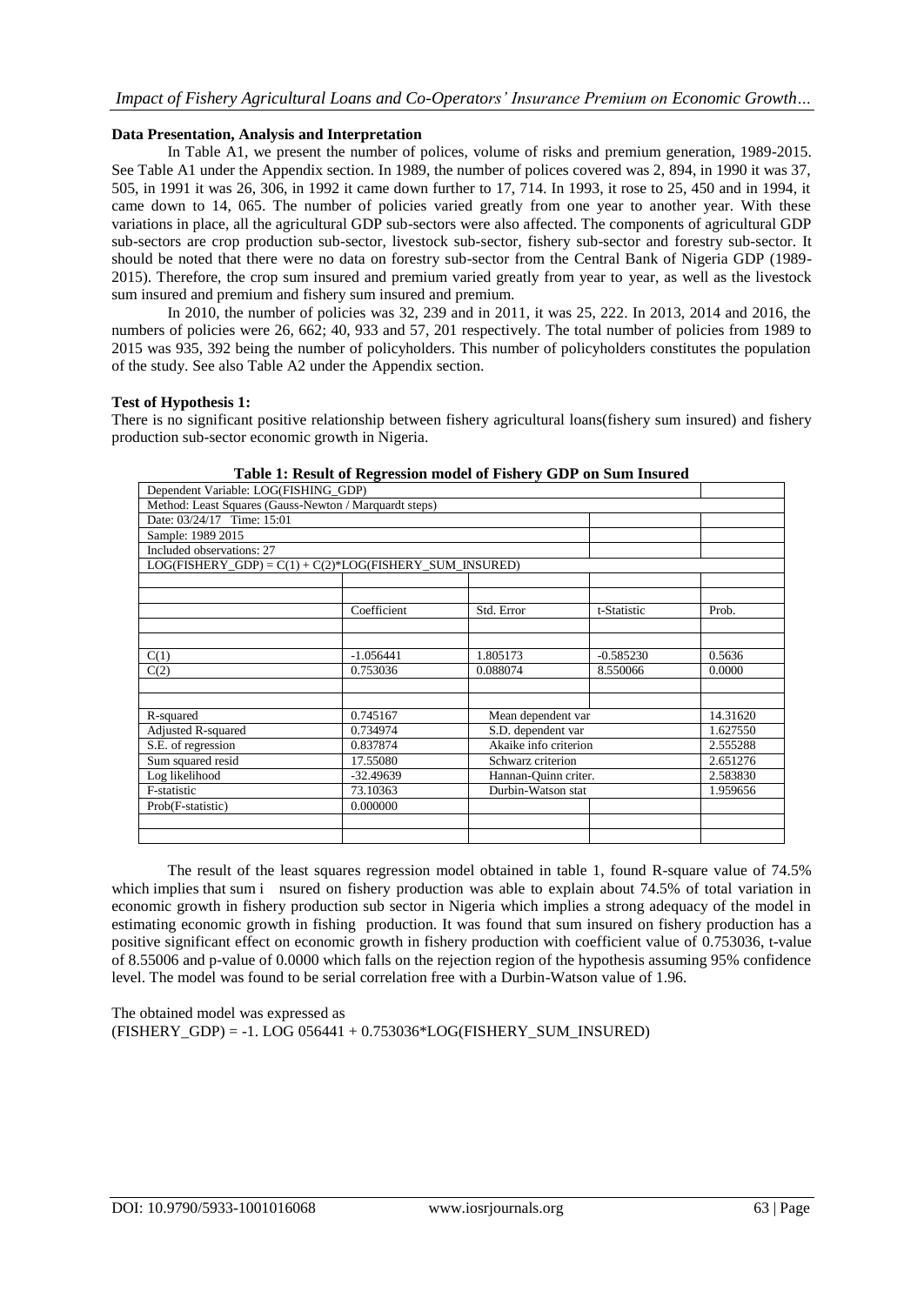

**Figure 1: Line Graph of Fishery\_GDP andFishery Sum Insured Co integration Test of Fishery\_GDP and Fishery Sum Insured**

| Table 2: Result of Co-integration Test ishery GDT and ishery Suili msured |              |                  |                |                 |                |  |  |  |  |  |  |  |
|---------------------------------------------------------------------------|--------------|------------------|----------------|-----------------|----------------|--|--|--|--|--|--|--|
|                                                                           |              | Trace            | 5%             | Maximum-Eigen   | 5%             |  |  |  |  |  |  |  |
|                                                                           | 11 .         | <b>Statistic</b> | Critical value | value statistic | Critical value |  |  |  |  |  |  |  |
| $r = 0$                                                                   | $r=0$        | 9.083364         | 15.49471       | 8.140566        | 14.26460       |  |  |  |  |  |  |  |
| $r \leq 1$                                                                | $=$ $\prime$ | 0.942798         | 3.841466       | 0.942798        | 3.841466       |  |  |  |  |  |  |  |
|                                                                           |              |                  |                |                 |                |  |  |  |  |  |  |  |

# **Table 2: Result of Co-integration TestFishery GDP andFishery Sum Insured**

The result of co-integration test obtained in table 14 revealed from the tests for the presence of cointegration at r=0 that the test statistic for both the Trace and Maximum Eigen-value statistics exceeds the 5% level significant (9.08< 15.49), hence we have strong evidence not to reject the null hypothesis of no cointegration. we can conclude that the rank of the matrix r is not greater than 0.

#### **Table 3: Long-run Coefficient of Fishery\_GDP and Fishery Sum Insured**

This was arrived at by multiplying all the variables by (-1) in order to normalize them.

| LOG(FISHERY<br>GDP) | LOG(FISHERY<br><b>SUM</b><br><b>INSURED</b> ) |
|---------------------|-----------------------------------------------|
| $-1.00000$          | 1.035718                                      |
|                     | (0.17012)                                     |

The normalized long run coefficient showed that sum insured on fishery has positive effect on fishing production economic growth at the long run which was validated by result displayed in Figure 5 where Fishing GDP was in an increasing trend.

# **Test of Hypothesis II:**

There is no significant positive relationship between fishery insurance premium (co-operative farmers' contribution) and fishery production sub-sector economic growth in Nigeria.

| Table 4: Result of Regression model of Fishery _GDP on Fishery Premium |             |            |             |        |
|------------------------------------------------------------------------|-------------|------------|-------------|--------|
| Dependent Variable: LOG(FISHING GDP)                                   |             |            |             |        |
| Method: Least Squares (Gauss-Newton / Marquardt steps)                 |             |            |             |        |
| Date: 03/24/17 Time: 15:28                                             |             |            |             |        |
| Sample: 1989 2015                                                      |             |            |             |        |
| Included observations: 27                                              |             |            |             |        |
| $LOG(FISHERY_GDP) = C(1) + C(2)*LOG(FISHERY_PREMIUM)$                  |             |            |             |        |
|                                                                        |             |            |             |        |
|                                                                        |             |            |             |        |
|                                                                        | Coefficient | Std. Error | t-Statistic | Prob.  |
|                                                                        |             |            |             |        |
|                                                                        |             |            |             |        |
| C(1)                                                                   | $-1.646158$ | 1.358476   | $-1.211768$ | 0.2369 |
| C(2)                                                                   | 0.939288    | 0.079601   | 11.79996    | 0.0000 |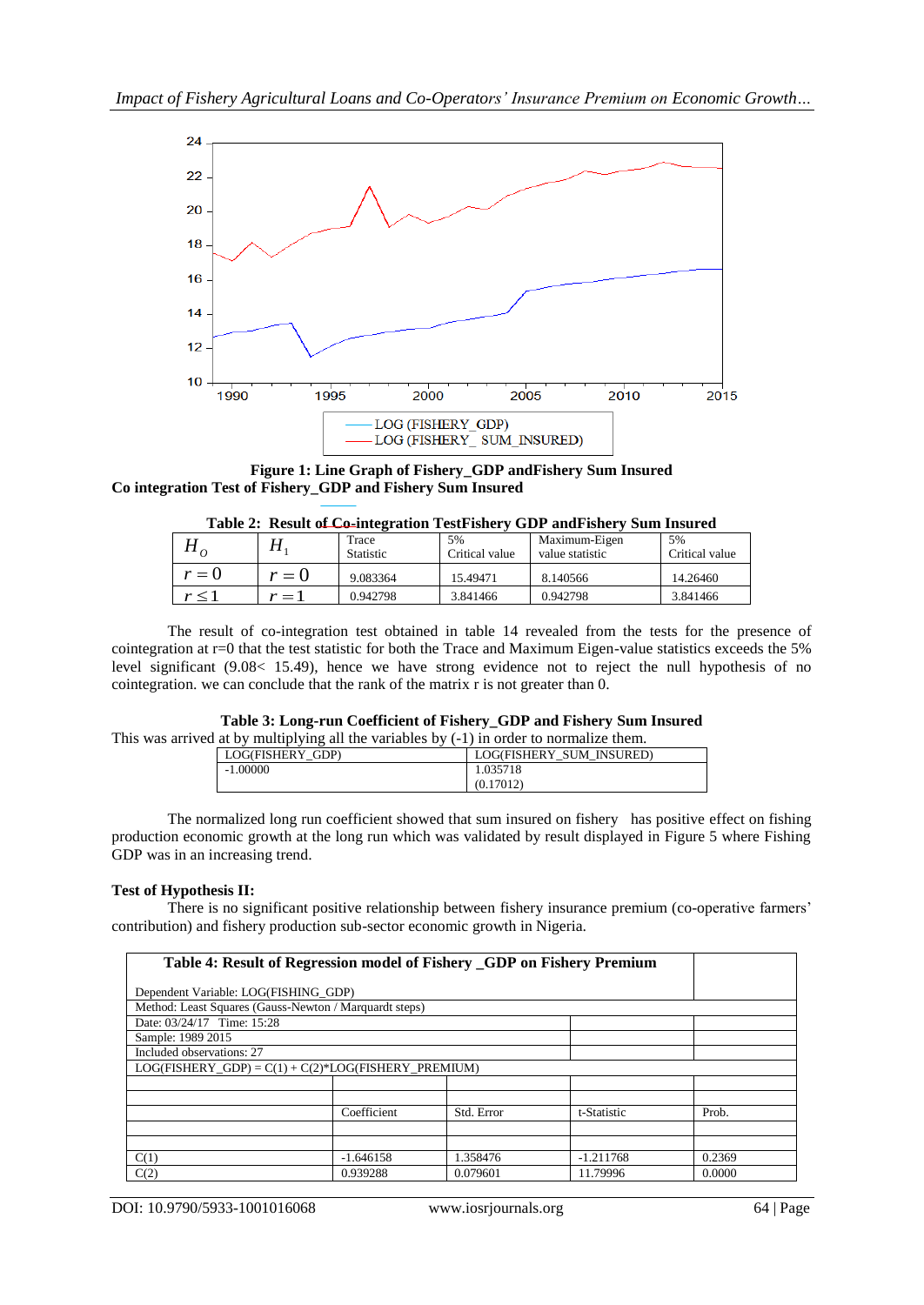| R-squared                 | 0.847783    | Mean dependent var    | 14.31620 |
|---------------------------|-------------|-----------------------|----------|
| <b>Adjusted R-squared</b> | 0.841694    | S.D. dependent var    | 1.627550 |
| S.E. of regression        | 0.647564    | Akaike info criterion | 2.039989 |
| Sum squared resid         | 10.48348    | Schwarz criterion     | 2.135977 |
| Log likelihood            | $-25.53986$ | Hannan-Quinn criter.  | 2.068532 |
| F-statistic               | 139.2391    | Durbin-Watson stat    | 1.713732 |
| Prob(F-statistic)         | 0.000000    |                       |          |
|                           |             |                       |          |
|                           |             |                       |          |

The result of the least squares regression model obtained in table 4, found R-square value of 84.8% which hat fishery premium was able to explain about 84.7% of total variation in economic growth in fishing production in Nigeria. It was found that co-operative farmers" contribution on fishery has a positive significant effect on economic growth in fishery production with coefficient value of 0.939288, t-value of 11.79996 and pvalue of 0.0000 which falls on the rejection region of the hypothesis assuming 95% confidence level. The model was found to be serial correlation free with a Durbin-Watson value of 1.71.

The obtained model was expressed as

LOG(FISHERY\_GDP) = -1.646158 + 0.939288\*LOG(FISHERY\_PREMIUM)



**Figure 2: Line Graph of Fishery\_GDP and Fishery Premium Co integration Test of Fishery\_GDP and Fishery Premium**

| $\mathbf{u}_0$ |                           | Trace<br><b>Statistic</b> | 5%<br>Critical value | Maximum-Eigen<br>value statistic | 5%<br>Critical<br>value |
|----------------|---------------------------|---------------------------|----------------------|----------------------------------|-------------------------|
| $r = 0$        | $r=0$                     | 19.92533**                | 15.49471             | 18.87613**                       | 14.26460                |
|                | $\mathbf{v} = \mathbf{v}$ | 1.049209                  | 3.841466             | 1.049209                         | 3.841466                |

**Table 5: Result of Co-integration TestFishery\_GDP and Fishery Premium**

The result of co-integration test obtained in table 5 revealed one co integrating equation in both the Trace and Maximum Eigen-value statistics. The outcome implied that there is a high possibility of existence of long-run relationships between fishery GDP and cooperative farmers" contribution on fishery (FisheryInsurance Premium).

#### **IV. Findings and Conclusion**

The result of the least squares regression model obtained in table 1, found R-square value of 74.5% which implies that sum insured on fishery production was able to explain about 74.5% of total variation in economic growth in fishery production sub-sector in Nigeria showing a strong adequacy of the model in estimating economic growth in fishery production. It was found that sum insured on fishery production has a positive significant effect on economic growth in fishery production with coefficient value 0.753036, t-value of 8.55006 and p-value of 0.0000 which falls on the rejection region of the hypothesis assuming 95% confidence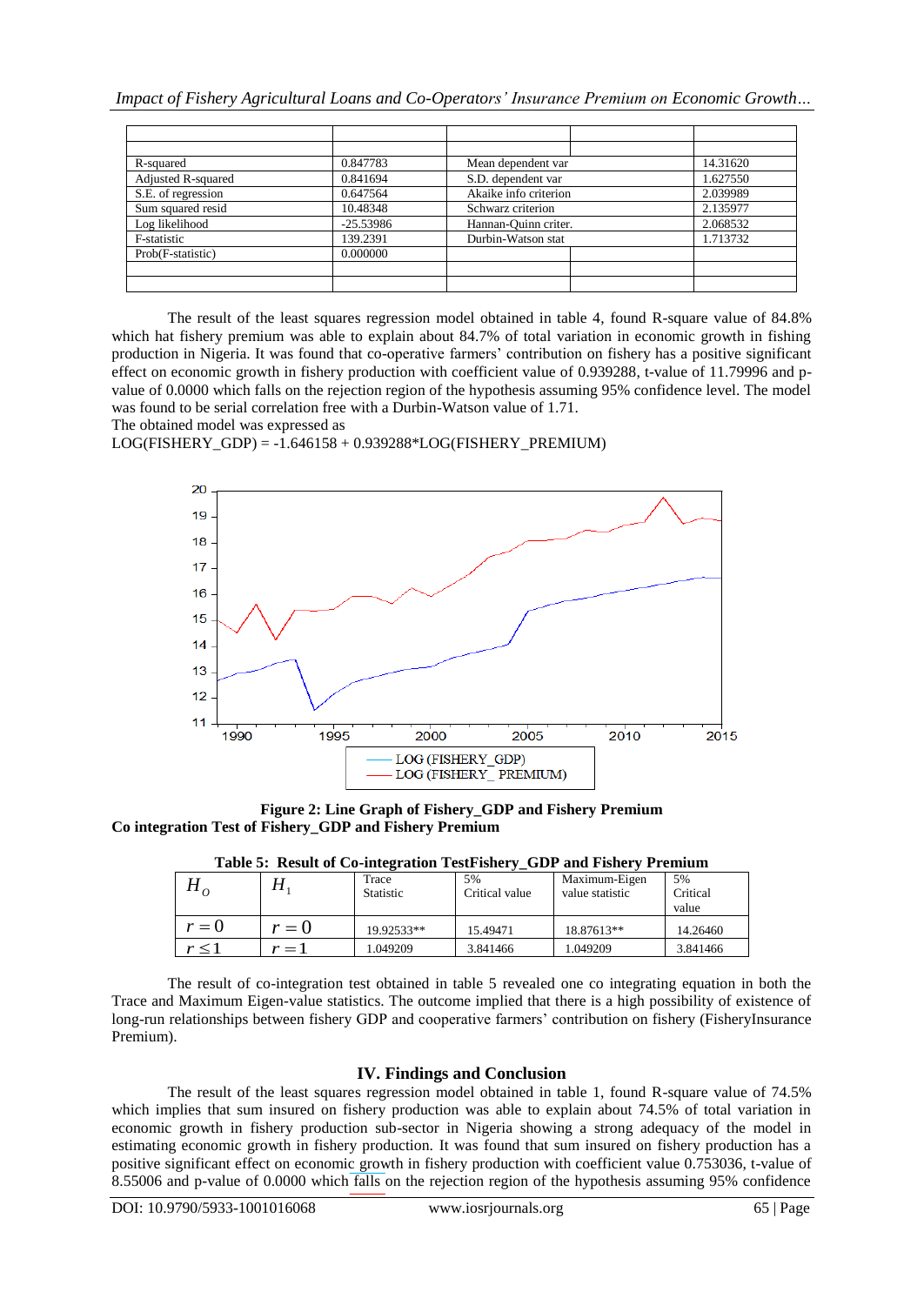level. The model was found to be serial correlation free with a Durbin-Watson value of 1.96. The result of cointegration test revealed the presence of co-integration at  $r=0$  that the test statistics exceed the 5% level significant (9,08<15.49), hence we have strong evidence not to reject the assumption of no co-integration. The normalized long run coefficient showed that sum insured on fishery has positive effect on fishery production economic growth at the long run which was validated by result displayed in Figure 1 where fishery GDP was in an increasing trend.

The result of the least squares regression model of fishery GDP on fishery premium found R-square value of 84.8% which implies that fishery premium was able to explainabout 84.8% of total variation in economic growth in fishery production in Nigeria. It was found that co-operative farmers" contribution on fishery production has a positive significant effect on economic growth in fishery with coefficient value of 0.939288, t-value of 11.79996 and p-value of 0.0000 which falls on the rejection region of the hypothesis assuming 95% confidence level. The result of co-integration test revealed co integrating equation in both the Trace and Maximum Eigen-value statistics. The normalized long run coefficient showed that co-operative farmers" contribution on fishery has positive effect on economic growth on fishery production at the long run which was validated by result displayed in Figure 2 where Fishery GDP has an increasing trend with fishery premium.

It was concluded that fishery sum insured (loans) has positive significant effect on economic growth of fishery in Nigeria, and also co-operative farmers" contribution (insurance premium) has positive significant effect on economic growth of fishery production sub-sector in Nigeria. Co-operative farmers are advised to continue to seek for agricultural loans to improve fishery production since their economic welfare is increasingly being sustained in that direction, while provision of fish as a protein source is being made available, accessible and affordable, especially at this period of economic downturn. Therefore, what the Banks spends in terms of loans and the Nigeria Agricultural Insurance Corporation charges as premium on fishery are significant to the co-operative farmers, as well as to the growth of fishery production sub-sector in Nigeria.

#### **References**

- [1]. Ajao, A.O. (2006): Economics of fish farming in Oyo State, Nigeria. Ph.D. Thesis, Department of Agricultural Economics. ObafemiAwolowo University, Ile-Ife, Nigeria.
- [2]. Anene, A., C. I. Ezeh&Oputa, C.O.(2010). Resource use and efficiency of artisanal fishing in Oguta, Imo State, Nigeria. *J. Dev. Agric. Econ*., 2(2):94-99.
- [3]. Awoyemi, T. and Ajiboye, A. (2011).Analysis of profitability of fish farming among women in Osun State, Nigeria. *Journal of Economic and Sustainable Development*2(4): 23-30.
- [4]. Central Bank of Nigeria (CBN). (2005). Annual Report and Statement of Accounts. Central Bank of Nigeria Publication, Abuja**.**
- [5]. Cook, S.D.N. & Brown, J.S. (1999). Bridging epistemologies: The generative dance between organizational knowledge and organizations. *Organization Science*, 10(4): 381 400.
- [6]. Ezeh C. I , Anene A.& Anya I.P. (2008). Socio-economic and profitability of pond Cat-fish production in Abia State, Nigeria. *J. Food and Fibre Prod*., 9 (1): 127-136.
- [7]. Food and Agriculture Organization, (2003). Review of the state of world agriculture. *FAO Fisheries Circular No 886 Revision 2 FAO Rome 95.*
- [8]. Food and Agriculture Organization (2005). FAO/World Fish Center Workshop on interdisciplinary approaches to the assessment of small-scale fisheries. 20-22 September 2005. *FAO Fisheries Report* No.787. Rome: FAO.
- [9]. Food and Agriculture Organization, (2008). Increasing the contribution of small-scale fisheries to poverty alleviation and food security. 1st Edition,*Food and Agriculture Organization, Rome, ISBN-10: 9251054185, p. 79.*
- [10]. Food and Agriculture Organization, (FAO)(2011). Fishery and aquaculture country profiles: Nigeria. Fisheries and Aquaculture Department. [http://www.fao.org/fishery/countrysector/FI-CP\\_NG/3/en](http://www.fao.org/fishery/countrysector/FI-CP_NG/3/en)
- [11]. International Co-operative Alliance (ICA) (1995). Statement of Co-operative Identity. Geneva, Switzerland.
- [12]. Inoni, O.E., (2007). Allocative efficiency in pond fish production in Delta State, Nigeria: A production function approach. *Agric. TropicaSubtrop*ica, 40: 127-134. http://www.agriculturaits.czu.cz/pdf\_files/vol\_40\_4\_pdf/1Inon ix.pdf
- [13]. Kerlinger, F. N. (1973). *Foundations of behavioral research techniques in business and economics.* Eleventh edition. Boston: McGraw Hill Irwin
- [14]. Kimathi, A.N;Ibuathu C.N. &Guyo, H.S (2013). Factors affecting profitability of fish farming under economic stimulus programme in Tigania East District, Meru County, Kenya. *IOSR J. Bus. Management*., 3(3): 25-36.
- [15]. Kudi, T. M., Bako,P. F. &Atala, T. K. (2008). Economics of fish production in Kaduna State Nigeria. *ARPN Journal of Agricultural and Biological Science 3(5 & 6)*:17-21.
- [16]. Nigeria Agricultural Insurance Corporation (NAIC) (1995). Operational Guidelines, Abuja, Nigeria.
- [17]. Olagunju. F. I. Adesiyan, I. O. & Ezekiel, A. A. (2007). Economic viability of Cat fish production in Oyo State, Nigeria. *Journal of Human Ecology* 21 (2): 121 – 124.
- [18]. Samson, Y.A., (2007). *Introduction to agriculture and fisheries management in Nigeria*. Abeokuta: Goal Education Publishing. p. 10-24.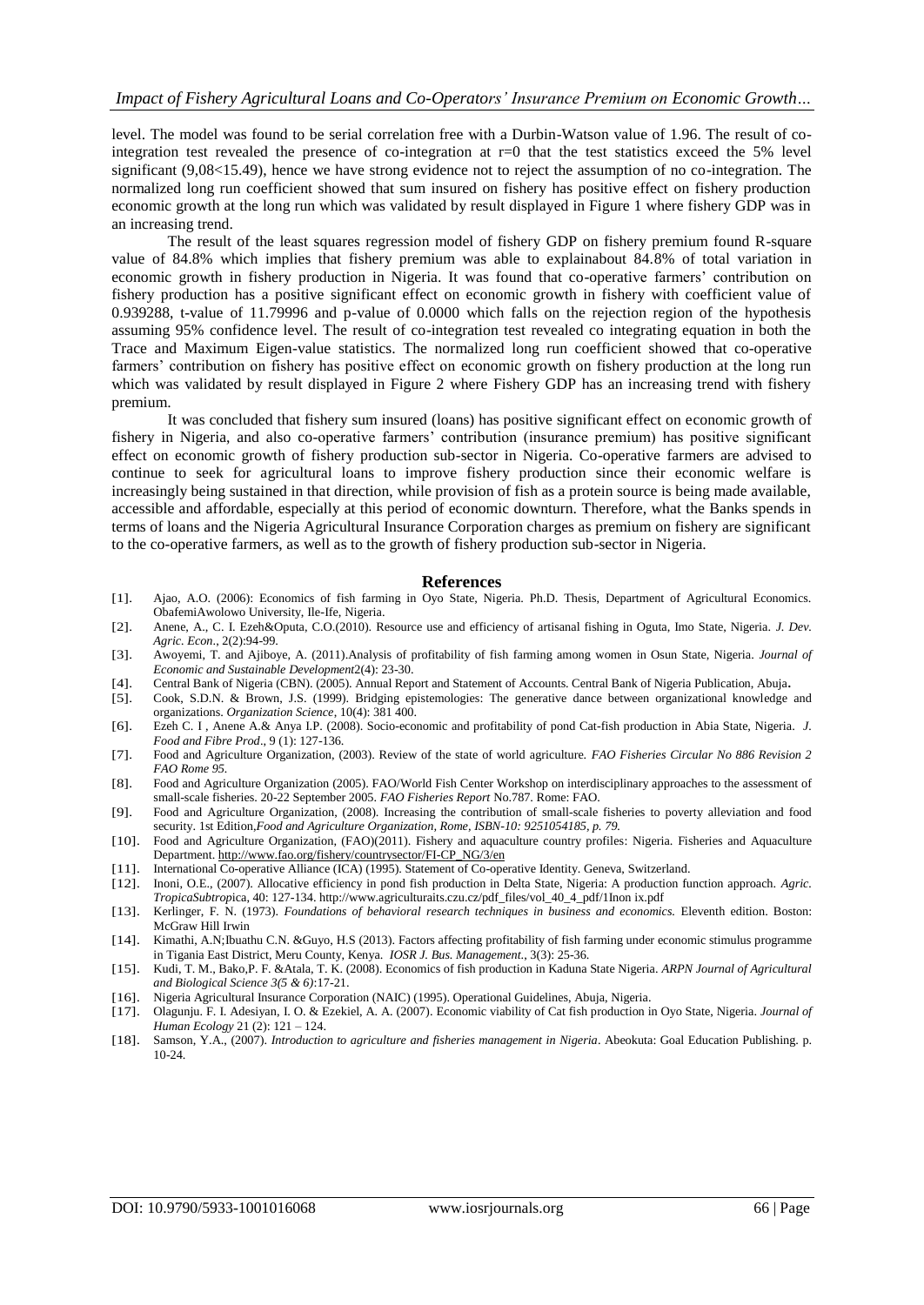*Impact of Fishery Agricultural Loans and Co-Operators' Insurance Premium on Economic Growth…*

# **APPENDICES NAIC DATA**

 $\mathcal{L}_{\mathcal{A}}$ 

| 2014<br>40,903<br>15, 163, 925, 791 90<br>399.363,783.87<br>59,077 |                        | 2013<br>26,662<br>13,189,678,793.75<br>202, 157, 173.38 | 2012<br>31,534<br>12,259,735,518.42<br>218,093,209.11<br>19.504 | 2011<br>25,222<br>10,189,788,235.10<br>175,998,784.84<br>10,198 | 2010<br>32,239<br>8,228,703,850.10<br>332,160,320.97 | 2009<br>36,484<br>8,008,353,350.96<br>528,278,104.13 | 2008<br>31,881<br>6,521,997,244.67<br>130,040,419.43<br>13,635 | 2007<br>39,769<br>7,147,490,858.50<br>131,960,430.76<br>10,126 | 2006<br>55,729<br>20,111,644,710.00<br>226,602,032.00 | 2005<br>51,704<br>5,733,886,849.00<br>189,331,785.00 | 2004<br>506'86<br>5,766,236,045.17<br>167,856,524.24 | 2003<br>40,821<br>2,473,386,761.54<br>69,472,608.72<br>069'67 | 2002<br>22.419<br>1,897,197,279.08<br>40,828,339.78<br>19,285 | 2001<br>16,717<br>271,755,946.25<br>30,503,677.09 | 2000<br>20,373<br>1,319,843,788.09<br>26,511,348.17 | 6661<br>26,103<br>1,557,247,252.38<br>26,506,878.90 | 8661<br>34,151<br>2,218,495,471.59<br>23,135,747.57 | 1997<br>50,215<br>848,700,86574<br>18,265,344.58 | 9661<br>42,377<br>174,797,422.42<br>21,775,915.67 | \$661<br>27.841<br>256,327,096.71<br>8,836,928.37 | 1994<br>14,088<br>198,636,654 25<br>4,296,040.00 | 1993<br>25,450<br>56,485,011.00<br>2,633,812.00 | 1992<br>17,714<br>130,531,860.00<br>3,214,421.00 | 1991<br>28,306<br>244,094,064.00<br>16,036,980.00 | 0661<br>37,690<br>159,575,967.00<br>10,484,141.00 | 1989<br>2,894<br>91,687,563.00<br>6,509,817.00 | 1988            | <b>YEAR</b><br>POLICIES<br>NO OF<br>SUM INSURED<br>CROPS<br>PREMIUM<br>POLICIES<br>NO OF |
|--------------------------------------------------------------------|------------------------|---------------------------------------------------------|-----------------------------------------------------------------|-----------------------------------------------------------------|------------------------------------------------------|------------------------------------------------------|----------------------------------------------------------------|----------------------------------------------------------------|-------------------------------------------------------|------------------------------------------------------|------------------------------------------------------|---------------------------------------------------------------|---------------------------------------------------------------|---------------------------------------------------|-----------------------------------------------------|-----------------------------------------------------|-----------------------------------------------------|--------------------------------------------------|---------------------------------------------------|---------------------------------------------------|--------------------------------------------------|-------------------------------------------------|--------------------------------------------------|---------------------------------------------------|---------------------------------------------------|------------------------------------------------|-----------------|------------------------------------------------------------------------------------------|
|                                                                    | 6,647,925,657.60       | 9,314<br>6,835,672,336.64                               | 8,825,970,013.21                                                | 6,102,993,258.98                                                | 999'6<br>5,362,461,605.66                            | 13.662<br>4,303,813,298.67                           | 5,185,105,361.45                                               | 3,174,922,912 32                                               | 8,202<br>2,542,298,013.00                             | 8,056<br>1,883,241,405.00                            | 5.612<br>1,215,546,151.49                            | 66'87'878.99                                                  | 653,104,146.74                                                | 2,794<br>362,249,017.12                           | 2,654<br>250,744,841.16                             | 5757<br>416,844,067.90                              | 298'8<br>198,166,994.44                             | 7,801<br>2,187,551,045.05                        | 126'8<br>206,427,684.97                           | 6,924<br>178,391,449.15                           | 4,124<br>137,265,061.07                          | £66'S<br>71,405,286.00                          | 3,463<br>34,036,000.00                           | 2.159<br>81,642,693.00                            | 2,310<br>27,370,080.00                            | 974<br>44,192,013.00                           | 1,714,387.00    | SUM INSURED<br><b>LIVESTOCK</b>                                                          |
| 154,367,135.14                                                     | 173,172,790.38         | 138,303,094 47                                          | 384,169,587.64                                                  | 148,035,676.90                                                  | 131,390,643.02                                       | 88,993,845.93                                        | 09,388,562.65                                                  | 79,343,229.04                                                  | 73,406,380.00                                         | 71,844,941.00                                        | 47,123,725.41                                        | 38,268,804.56                                                 | 19,930.689.53                                                 | 12,709,460.79                                     | 8,275,655.67                                        | 11,588,914.04                                       | 6,315,940.40                                        | 8,324,312.63                                     | 8,499,512.10                                      | 5,140,924.46                                      | 4,659,648.00                                     | 4,946,209.00                                    | 1,546,419.00                                     | 6,123,202.00                                      | 2,052,756.00                                      | 3,314,401.00                                   | 128,579.00      | PREMIUM                                                                                  |
| $\tilde{\mathbf{r}}$<br>681                                        | 2,846                  | 3.856                                                   | 2,789                                                           | 4,109                                                           | 7,973                                                | 2,847                                                | 2.486                                                          | 2,423                                                          | 5,148                                                 | 5,263                                                | 3,922                                                | 4,948                                                         | 63                                                            | 699                                               | 962                                                 | 3,875                                               | 2,099                                               | 916'1                                            | 922                                               | 8538                                              | 999                                              | 796                                             | 1.019                                            | 390                                               | $\overline{c}$                                    | 211                                            |                 | POLICIES<br>NO OF                                                                        |
| 86,801,662,232.02                                                  | 88,205,965,933.04      | 51,093,637,801.95                                       | 25,820,790,440.31                                               | 21,433,016,219 93                                               | 48,317,131,808.57                                    | 15,758,565,616.10                                    | 8,917,380,041.08                                               | 14,718,349,314 99                                              | 20,450,727,568 00                                     | 10,790,483,92800                                     | 5,923,049.964.53                                     | 6,807,069,720.30                                              | 3,740,977,598 48                                              | 2,434,173,523.33                                  | 2,980,118,826.85                                    | 3,218,002,298.21                                    | 2,638,059,533.90                                    | 4,644,887,835.53                                 | 1,730,914,444.03                                  | 1,465,026,437.87                                  | 1,820,874,980.43                                 | 750,447,812.00                                  | 911,328,000.00                                   | 246,601,000.00                                    | 47,064,543.00                                     | 10,867,885.00                                  |                 | <b>COMMERCIAL</b><br>SUM INSURED                                                         |
| 276,178,549.69                                                     | 435,262,759.62         | 430,886,290.94                                          | 337,363,106.29                                                  | 246,335,531.83                                                  | 378,625,394.92                                       | 200,440,984.49                                       | 440,175,114.99                                                 | 337,677,409.40                                                 | 255,866,522.00                                        | 300,852,626.00                                       | 283,319,336.68                                       | 141,139,880.09                                                | 76,906,464.73                                                 | 39,661,655.26                                     | 30,806,424.97                                       | 39.560.671.37                                       | 48,104,610.12                                       | 36,374,096.92                                    | 26,690,084.83                                     | 23,762,694.68                                     | 16,402,152.00                                    | 32,472,801.00                                   | 23,510,515.00                                    | 8,631,035.00                                      | 1,647,259.00                                      | 380,376.00                                     |                 | PREMIUM                                                                                  |
| 70,313                                                             | 112,826                | 39,832                                                  | 53.827                                                          | 39.529                                                          | 49,868                                               | 52,993                                               | 48,002                                                         | 52,318                                                         | 620'69                                                | 65,023                                               | 108,439                                              | 69'459                                                        | 42,167                                                        | 20,180                                            | 23,822                                              | 36,735                                              | 45,112                                              | 59,932                                           | 52.074                                            | 44,303                                            | 18,868                                           | 32,407                                          | 22,196                                           | 30,855                                            | 40,067                                            | 4.079                                          |                 | POLICIES<br>NO OF                                                                        |
| 107,265,104<br>285.62                                              | 110,017,817,<br>382.54 | 71.118,988,<br>932.34                                   | 46,906,495<br>71.94                                             | 37,725,797<br>714.01                                            | 61,908,297,264.33                                    | 28,070,732<br>265.73                                 | 20.624,482<br>647.20                                           | 25.040,763<br>185.81                                           | 43.104,670,<br>291.00                                 | 18.407,612<br>182.00                                 | 26.904,832<br>161.19                                 | 9,835,936.<br>230.83                                          | 6,291,279<br>024.30                                           | 4.068,178<br>486.70                               | 4,550,707,<br>456.10                                | 5,192,093<br>618.49                                 | 5,054,721,999.93                                    | 7,681,139<br>746.32                              | 3,112,139<br>551.42                               | 1,899,744,<br>883.73                              | 2,156,776,<br>£2'569                             | 978,338,<br>00 601                              | 1,075,895<br>860.00                              | 572,337.<br>00'292'                               | 234,010,<br>00'069                                | 146,747,<br>461.00                             | 1.714<br>387.00 | SUM INSURED<br>TOTAL                                                                     |
| 694,058,798.21                                                     | 1,007,799,333.87       | 771,346,55879                                           | 939,625,903.04                                                  | 570,369,993.57                                                  | 842,176,358.91                                       | 827,712.934.55                                       | 679,604,097,07                                                 | 548,981.069.20                                                 | 555,874,934.00                                        | 562,029,352.00                                       | 498,299,586.33                                       | 248,881,293.37                                                | 137,665,494.04                                                | 82,874,793.14                                     | 65,593,428.81                                       | 77,656,464.31                                       | 17,556,298.09                                       | 62,963,754.13                                    | 56,965,512.60                                     | 37,740,547.51                                     | 25,357,840.00                                    | 40,052,822.00                                   | 28,271,355.00                                    | 30,791,217.00                                     | 14,184,156.00                                     | 10,204,594.00                                  | 128,579.00      | PREMIUM                                                                                  |

 $\cdot$   $\epsilon$